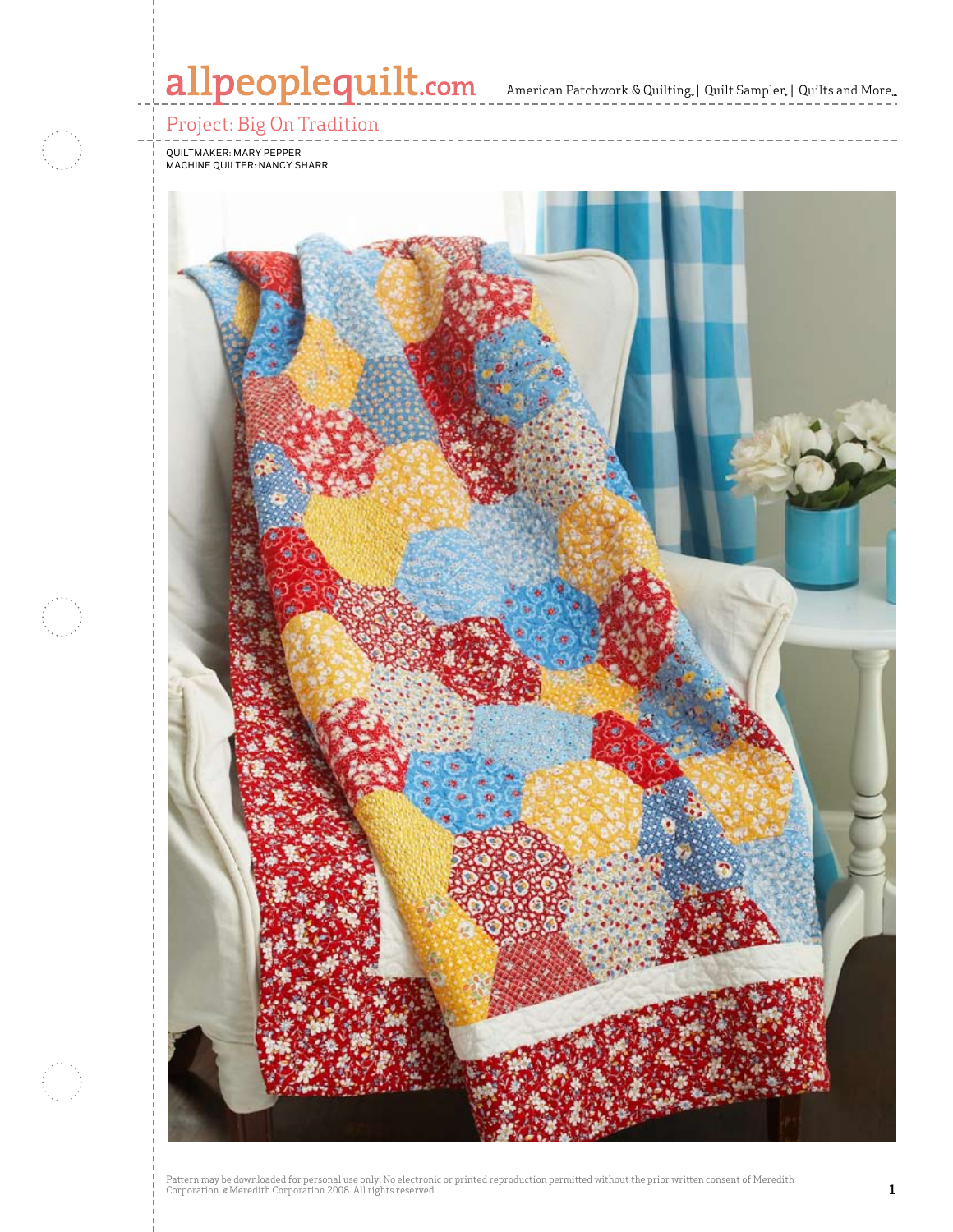# allpeoplequilt.com<br>American Patchwork & Quilting, | Quilt Sampler, | Quilts and More..



Pattern may be downloaded for personal use only. No electronic or printed reproduction permitted without the prior written consent of Meredith<br>Corporation. ©Meredith Corporation 2008. All rights reserved.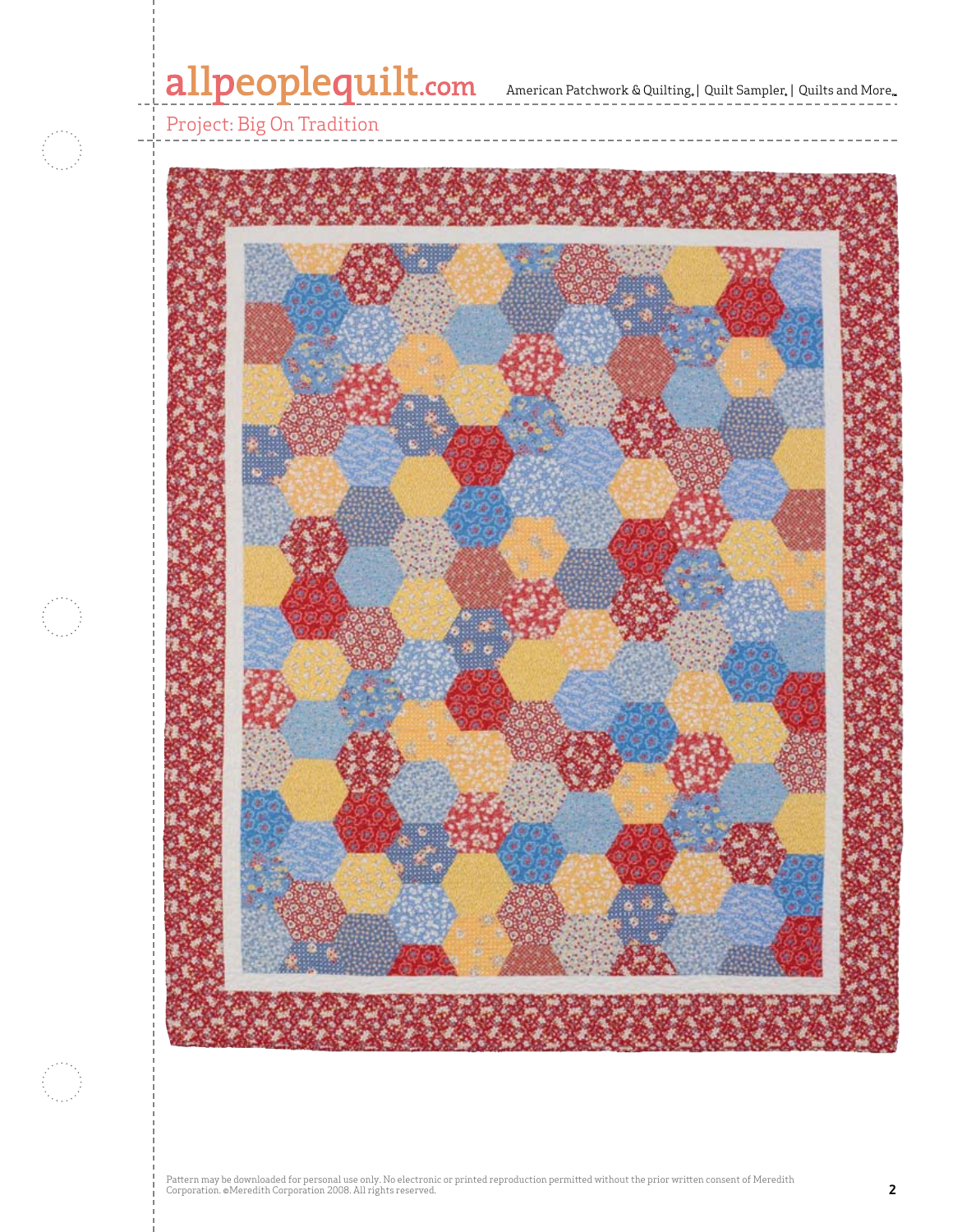# allpeoplequilt.com

American Patchwork & Quilting,  $|$  Quilt Sampler,  $|$  Quilts and More,

Project: Big On Tradition



Don't be fooled by the hexagon (six-sided) shapes that bounce across the surface of this 1930s reproduction-print throw. (We used Darlene Zimmerman's Garden Party and Little Darlings 6 for Robert Kaufman Fabrics.) The quickly pieced rows are made up of a single, four-sided trapezoid pattern. Match the pattern pieces to make hexagons magically appear.

### The Trick to Trapezoids

Afraid of geometry? Don't let the term "trapezoid" scare you away from making this easy-to-sew quilt. We've taken all the math out. Simply copy the pattern piece, cut out the pieces, and stitch them together.

### Plan Your Quilt

Use the Coloring Diagram on page 6 to plan the layout of your quilt.

### Materials

- **<sup>■</sup>** 1½ yards total assorted blue prints (blocks)
- **3⁄4** yard total assorted yellow prints (blocks)
- **•**  3⁄4 yard total assorted red prints (blocks)
- **1⁄4** yard total assorted white prints (blocks)
- 1⁄2 yard white tone-on-tone (inner border)
- **<sup>•</sup>** 1% yards red print (binding, outer border)
- 3<sup>2</sup>⁄<sub>3</sub> yards backing fabric
- **•**  <sup>66</sup>×81" batting

#### Finished quilt: 591/2×741/2"

Quantities are for 44/45"-wide, 100% cotton fabrics. Measurements include 1/4" seam allowances. Sew with right sides together unless otherwise stated.

#### Cut Fabrics

Cut pieces in the following order. The trapezoid pattern is on page 5.

- **From assorted blue prints, cut:**
- **•**  55 matching sets of two trapezoids
- **•**  4 of trapezoid pattern
- **From assorted yellow prints, cut:**
- **•**  30 matching sets of two trapezoids
- **•** 1 of trapezoid pattern
- **From assorted red prints, cut:**
- **•** 35 matching sets of two trapezoids
- **•**  4 of trapezoid pattern
- **From assorted white prints, cut:**
- **•** 7 matching sets of two trapezoids
- **•** 1 of trapezoid pattern
- **From white tone-on-tone, cut:**
- 8-2×42" strips for inner border
- **From red print, cut:**
- 8-41⁄2×42" strips for outer border
- 7-2<sup>1</sup>⁄<sub>2×42</sub>" binding strips

### Assemble Quilt Center

- 1. Referring to flat shot photo (or Diagram 3), lay out assorted blue, yellow, red, and white print trapezoid pieces in 24 rows matching fabrics in neighboring rows to make hexagons.
- **2.** To join a horizontal row of trapezoids, start at one end. Referring to Diagram 1, layer two trapezoids with short raw edges aligned and ends offset by  $\frac{1}{4}$ "; sew and press seam.
- **3.** Add next trapezoid in row to pieced pair of trapezoids in same manner (Diagram 2). Continue adding trapezoids until all pieces in row are sewn together.
- 4. In the same manner, join pieces in remaining rows, pressing seams in one direction and alternating direction with each row.

**5.** Join rows to make quilt center. Press seams in one direction. Trim quilt center to 481⁄2×631⁄2" including seam allowances (Diagram 3).

### Add Borders

- 1. Cut and piece white tone-ontone 2×42" strips to make:
	- **•** 2—2×81" inner border strips
	- 2-2×66" inner border strips
- 2. Cut and piece red print 41⁄2×42" strips to make:
	- **•** 2—41⁄2×81" outer border strips
	- **•** 2—41⁄2×66" outer border strips
- **3.** Aligning long edges, join a short inner border strip and a short outer border strip to make a short border unit. Press seam toward outer border strip. Repeat to make a second short border unit.
- 4. Repeat Step 3 with long inner border strips and long outer border strips to make two long border units total.
- **5.** Aligning midpoints, sew short border units to short edges of quilt center, beginning and ending seams  $\frac{1}{4}$ " from quilt center corners. Repeat to add long border units to remaining edges, mitering the corners, to complete quilt top. Press all seams toward border units.

## Finish Quilt

- 1. Layer quilt top, batting, and backing; baste. Quilt as desired.
- 2. Bind with red print binding strips.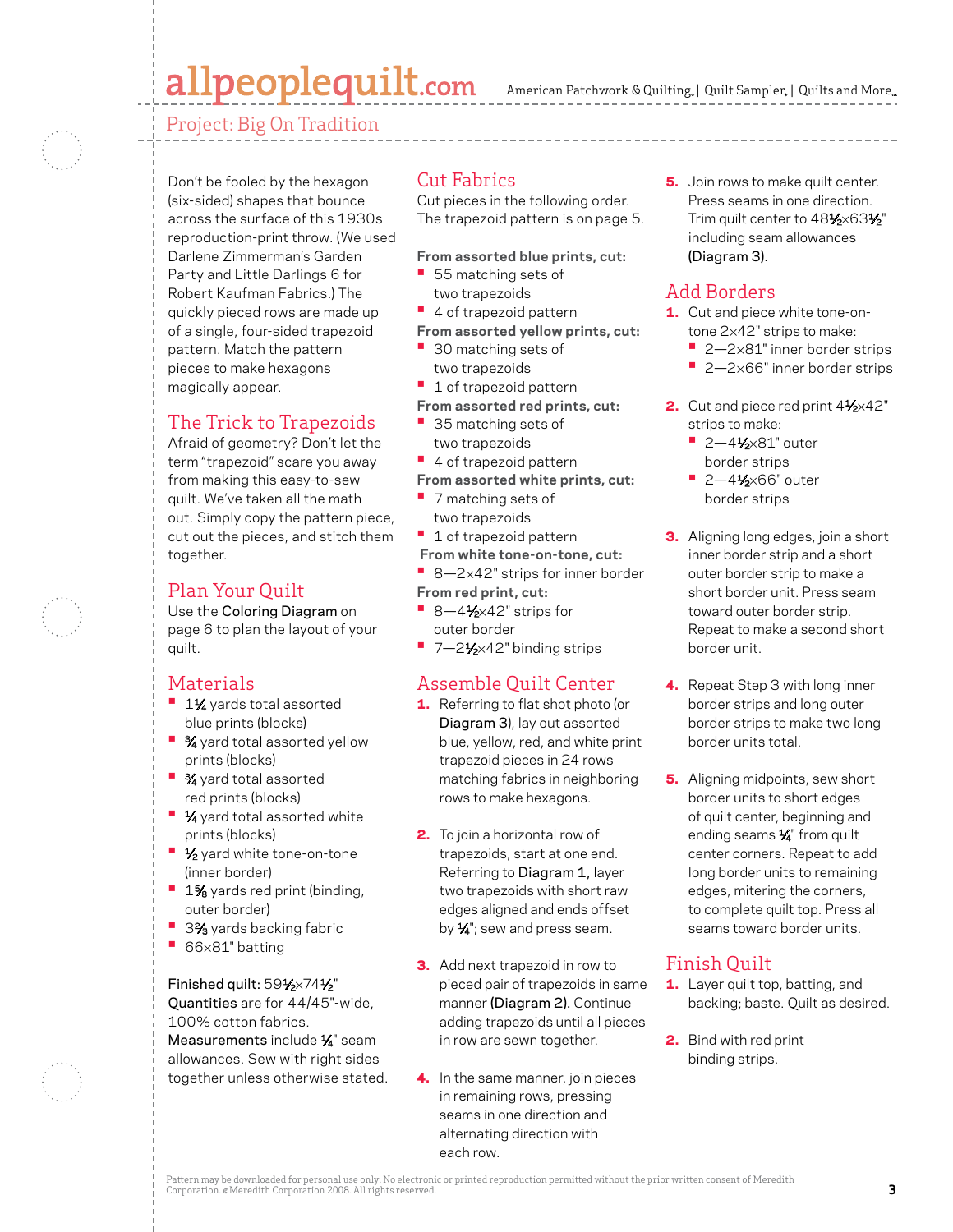# allpeoplequilt.com<br>American Patchwork & Quilting, | Quilt Sampler, | Quilts and More..



DIAGRAM 3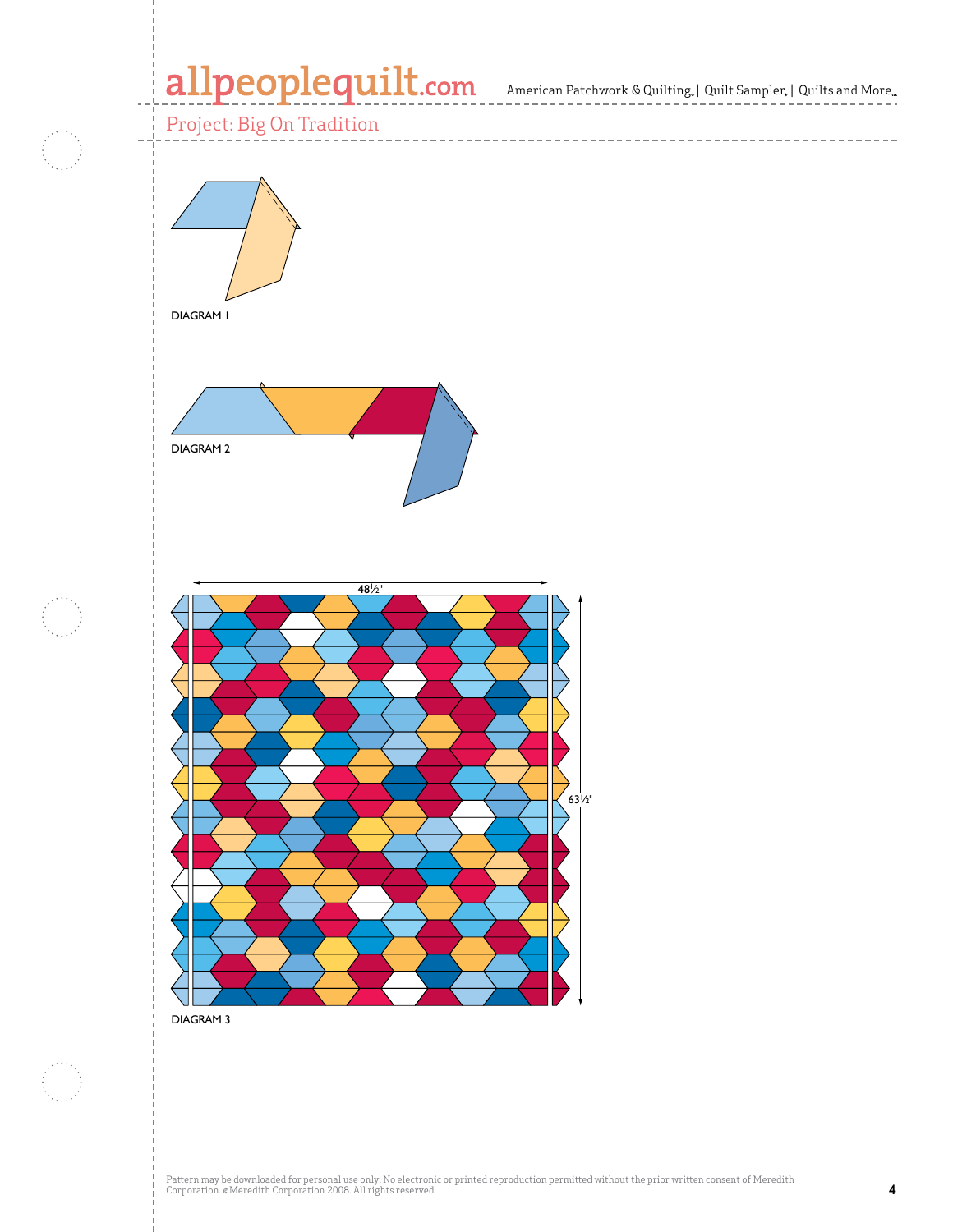# allpeoplequilt.com

Project: Big On Tradition

American Patchwork & Quilting,  $|$  Quilt Sampler,  $|$  Quilts and More $_{\textrm{\tiny{m}}}$ 



| This box should |
|-----------------|
| measure 1".     |
|                 |

#### **\*** NOTE:

When printing downloadable pdf, set Page Scaling preference to NONE to print patterns at 100%. Do NOT "Shrink to Fit" or "Fit to Printable Area."

Pattern may be downloaded for personal use only. No electronic or printed reproduction permitted without the prior written consent of Meredith<br>Corporation. ©Meredith Corporation 2008. All rights reserved.